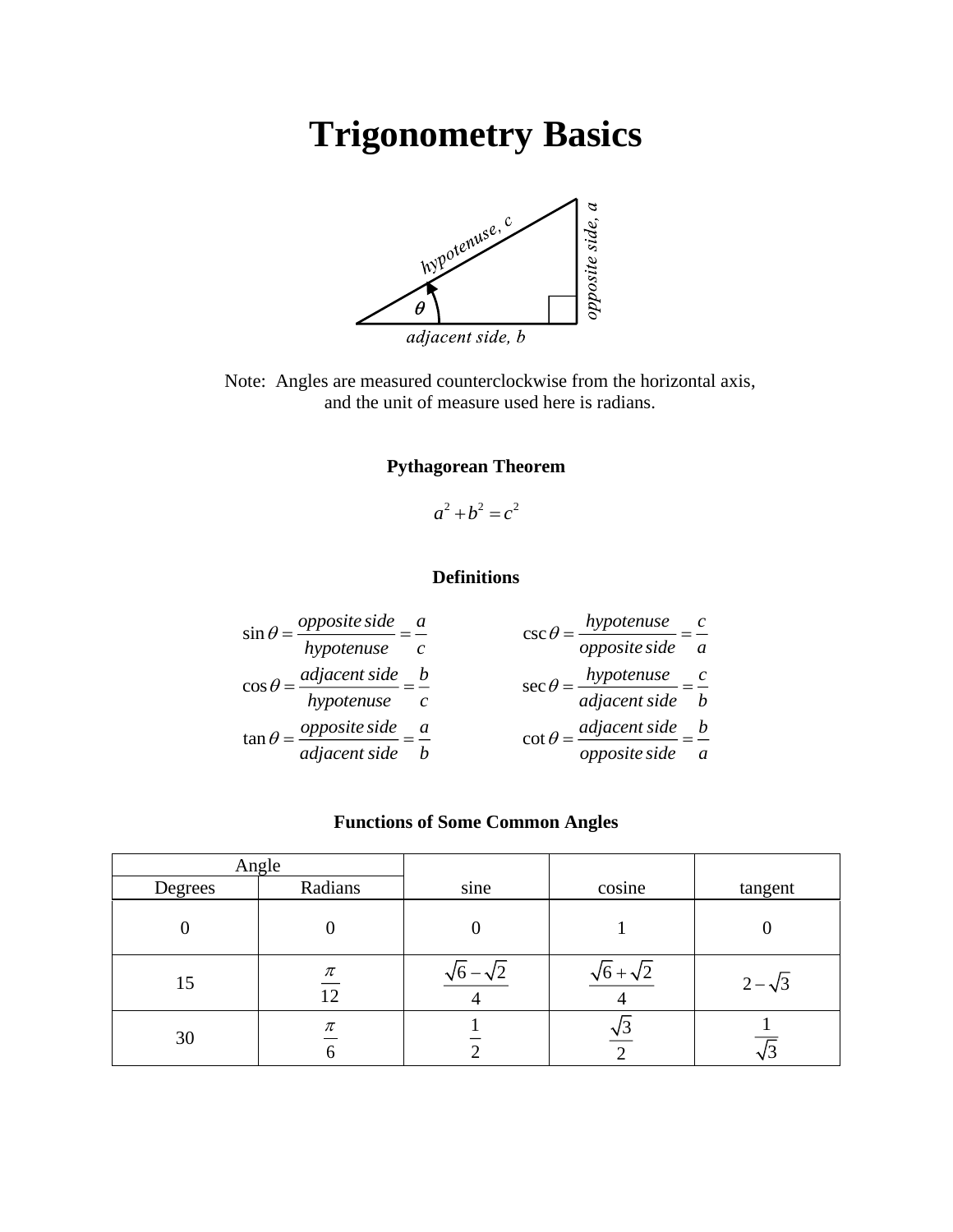| 45      | $\frac{\pi}{4}$                        | $\frac{\frac{1}{\sqrt{2}}}{\frac{\sqrt{3}}{2}}$ $\frac{\sqrt{6} + \sqrt{2}}{4}$              | $rac{1}{\sqrt{2}}$                                                                                                                 | $\mathbf 1$                                  |
|---------|----------------------------------------|----------------------------------------------------------------------------------------------|------------------------------------------------------------------------------------------------------------------------------------|----------------------------------------------|
| 60      | $\frac{\pi}{3}$                        |                                                                                              |                                                                                                                                    | $\sqrt{3}$                                   |
| 75      | $\frac{5\pi}{12}$                      | $\overline{4}$                                                                               | $\frac{\frac{1}{2}}{\frac{\sqrt{6}-\sqrt{2}}{4}}$                                                                                  | $2 + \sqrt{3}$                               |
| 90      | $rac{\pi}{2}$                          | $\mathbf{1}$                                                                                 | $\overline{0}$                                                                                                                     | $\pm\infty$                                  |
| 105     | $\frac{7\pi}{12}$                      |                                                                                              |                                                                                                                                    | $-(2+\sqrt{3})$                              |
| 120     | $\frac{2\pi}{3}$                       | $\frac{\sqrt{6} + \sqrt{2}}{4}$ $\frac{\sqrt{3}}{2}$ $\frac{1}{\sqrt{2}}$                    | $\frac{\sqrt{2}-\sqrt{6}}{4}$<br>$-\frac{1}{2}$<br>$-\frac{1}{\sqrt{2}}$<br>$-\frac{\sqrt{3}}{2}$<br>$\frac{\sqrt{6}+\sqrt{2}}{4}$ | $\frac{1}{-\sqrt{3}}$                        |
| 135     | $\frac{3\pi}{4}$                       |                                                                                              |                                                                                                                                    | $-1$                                         |
| 150     | $\frac{5\pi}{6}$                       | $\frac{1}{2}$                                                                                |                                                                                                                                    | $-\frac{1}{\sqrt{3}}$                        |
| 165     | $\frac{11\pi}{12}$                     | $\frac{\sqrt{6}-\sqrt{2}}{4}$                                                                |                                                                                                                                    | $\sqrt{3}-2$                                 |
|         |                                        |                                                                                              |                                                                                                                                    |                                              |
| 180     | $\pi$                                  | $\overline{0}$                                                                               | $-1\,$                                                                                                                             | $\boldsymbol{0}$                             |
| 195     |                                        |                                                                                              |                                                                                                                                    | $2 - \sqrt{3}$                               |
| 210     | $\frac{13\pi}{12}$                     |                                                                                              |                                                                                                                                    | $\frac{1}{\sqrt{3}}$                         |
| $225\,$ | $\frac{7\pi}{6}$<br>$\frac{5\pi}{4}$   | $\frac{\sqrt{2}-\sqrt{6}}{4}$ $-\frac{1}{2}$                                                 |                                                                                                                                    | $\mathbf{1}$                                 |
| 240     | $\frac{4\pi}{3}$                       |                                                                                              | $\frac{\frac{\sqrt{6} + \sqrt{2}}{4}}{\frac{\sqrt{3}}{2}}$ $\frac{1}{\sqrt{2}}$<br>$\overline{2}$                                  | $\sqrt{3}$                                   |
| 255     | $\frac{17\pi}{12}$                     |                                                                                              | $\sqrt{2}-\sqrt{6}$<br>$\overline{4}$                                                                                              | $2 + \sqrt{3}$                               |
| 270     | $\frac{3\pi}{2}$                       | $\frac{-\frac{1}{\sqrt{2}}}{-\frac{\sqrt{3}}{2}}$<br>$\frac{\sqrt{6} + \sqrt{2}}{4}$<br>$-1$ | $\overline{0}$                                                                                                                     | ∓∞                                           |
| 285     | $\frac{19\pi}{12}$<br>$\frac{5\pi}{3}$ | $\frac{\frac{\sqrt{6}+\sqrt{2}}{4}}{-\frac{\sqrt{3}}{2}}$                                    | $\frac{\sqrt{6}-\sqrt{2}}{4}$                                                                                                      | $\frac{-\left(2+\sqrt{3}\right)}{-\sqrt{3}}$ |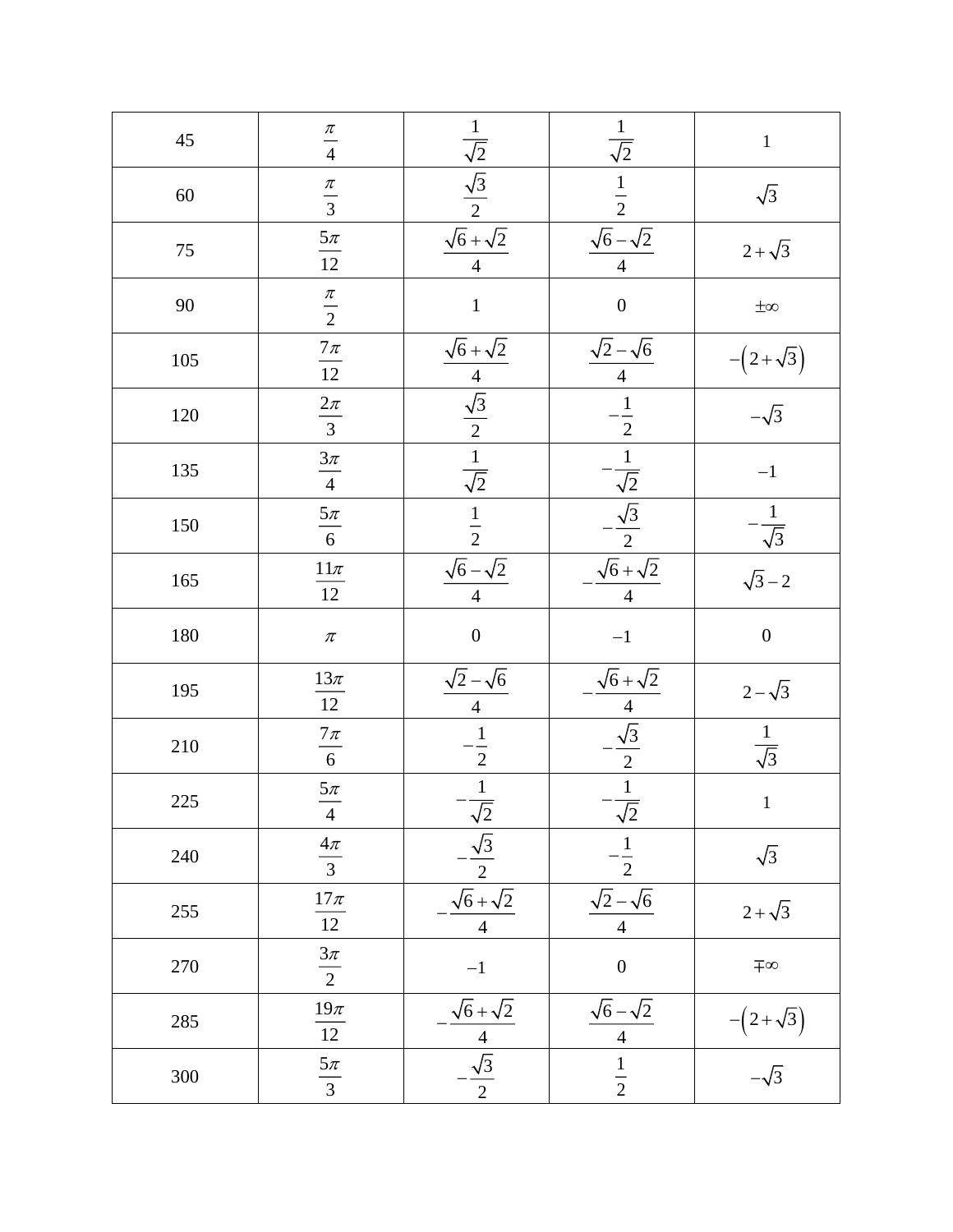| 315    | $7\pi$                    |                     |                       |                |
|--------|---------------------------|---------------------|-----------------------|----------------|
| 330    | $11\pi$<br>$\overline{6}$ |                     | $\sqrt{3}$            |                |
| 345    | $\frac{23\pi}{12}$        | $\sqrt{2}-\sqrt{6}$ | $\sqrt{6} + \sqrt{2}$ | $\sqrt{3} - 2$ |
| 360(0) | $2\pi$                    |                     |                       |                |

# **Reciprocal Relationships**

$$
\sin \theta = \frac{1}{\csc \theta} \qquad \qquad \csc \theta = \frac{1}{\sin \theta}
$$

$$
\cos \theta = \frac{1}{\sec \theta} \qquad \qquad \sec \theta = \frac{1}{\cos \theta}
$$

$$
\tan \theta = \frac{1}{\cot \theta} \qquad \qquad \cot \theta = \frac{1}{\tan \theta}
$$

# **Quotient Relationships**

 $\tan \theta = \frac{\sin \theta}{\sin \theta}$ cos  $\theta = \frac{\sin \theta}{\cos \theta}$  $=\frac{1}{\cos \theta}$  $\cot \theta = \frac{\cos \theta}{\cos \theta}$ sin  $\theta = \frac{\cos \theta}{\cos \theta}$  $=\frac{1}{\sin \theta}$ 

# **Periodicity**

$$
\sin(\theta \pm n \cdot \pi) = (-1)^n \sin \theta \qquad \csc(\theta \pm n \cdot \pi) = (-1)^n \csc \theta
$$
  
\n
$$
\cos(\theta \pm n \cdot \pi) = (-1)^n \cos \theta \qquad \sec(\theta \pm n \cdot \pi) = (-1)^n \sec \theta
$$
  
\n
$$
\tan(\theta \pm n \cdot \pi) = \tan \theta \qquad \cot(\theta \pm n \cdot \pi) = \cot \theta
$$

$$
\_\_ \cup \_\_ \cup \_\_ \_ \_
$$

| $\sin(\theta \pm n \cdot 2\pi) = \sin \theta$ | $\csc(\theta \pm n \cdot 2\pi) = \csc \theta$ |
|-----------------------------------------------|-----------------------------------------------|
| $\cos(\theta \pm n \cdot 2\pi) = \cos \theta$ | $\sec(\theta \pm n \cdot 2\pi) = \sec \theta$ |
| $\tan(\theta \pm n \cdot 2\pi) = \tan \theta$ | $\cot(\theta \pm n \cdot 2\pi) = \cot \theta$ |

## **Phase Between Inverses**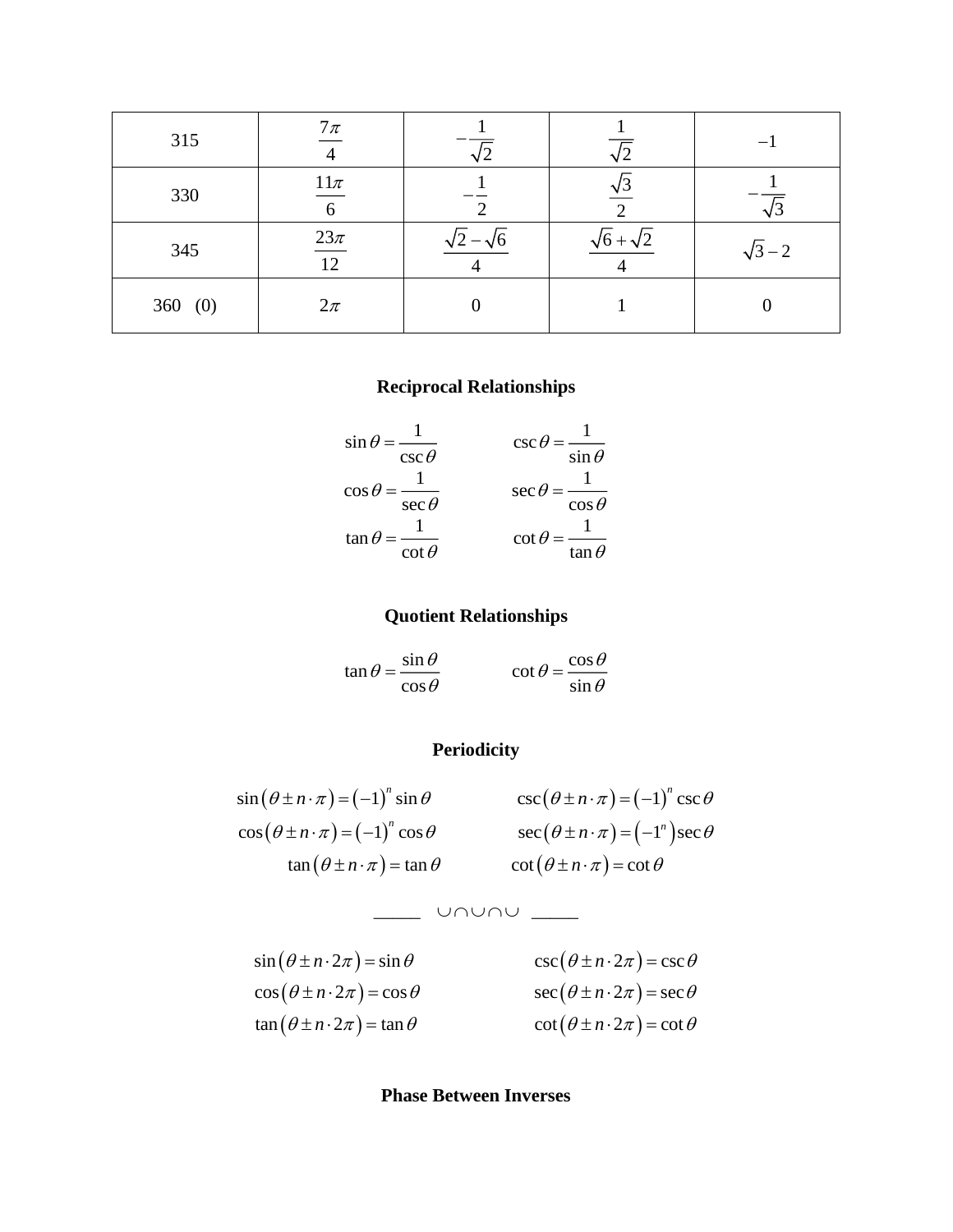$$
\sin^{-1} x + \cos^{-1} x = \frac{\pi}{2}
$$
  
\n
$$
\tan^{-1} x + \cot^{-1} x = \frac{\pi}{2}
$$
  
\n
$$
\sec^{-1} x + \csc^{-1} x = \frac{\pi}{2}
$$

# **Supplement Angle Identities**

| $\sin(\pi \pm \theta) = \mp \sin \theta$ | $\csc(\pi \pm \theta) = \mp \csc \theta$ |
|------------------------------------------|------------------------------------------|
| $\cos(\pi \pm \theta) = -\cos\theta$     | $\sec(\pi \pm \theta) = -\sec \theta$    |
| $\tan(\pi \pm \theta) = \pm \tan \theta$ | $\cot(\pi \pm \theta) = \pm \cot \theta$ |

# **Symmetry**

$$
\sin(-\theta) = -\sin \theta \qquad \qquad \csc(-\theta) = -\csc \theta
$$
  
\n
$$
\cos(-\theta) = \cos \theta \qquad \qquad \sec(-\theta) = \sec \theta
$$
  
\n
$$
\tan(-\theta) = -\tan \theta \qquad \qquad \cot(-\theta) = -\cot \theta
$$

# **Symmetry of Inverses**

$$
\sin^{-1}(-x) = -\sin^{-1} x
$$
  
\n
$$
\cos^{-1}(-x) = \pi - \cos^{-1} x
$$
  
\n
$$
\tan^{-1}(-x) = -\tan^{-1} x
$$
  
\n
$$
\cot^{-1}(-x) = \pi - \cot^{-1} x
$$
  
\n
$$
\sec^{-1}(-x) = \pi - \sec^{-1} x
$$
  
\n
$$
\csc^{-1}(-x) = -\csc^{-1} x
$$

# **Pythagorean Identities**

$$
\sin^2 \theta + \cos^2 \theta = 1
$$
  
\n
$$
\sec^2 \theta - \tan^2 \theta = 1
$$
  
\n
$$
\csc^2 \theta - \cot^2 \theta = 1
$$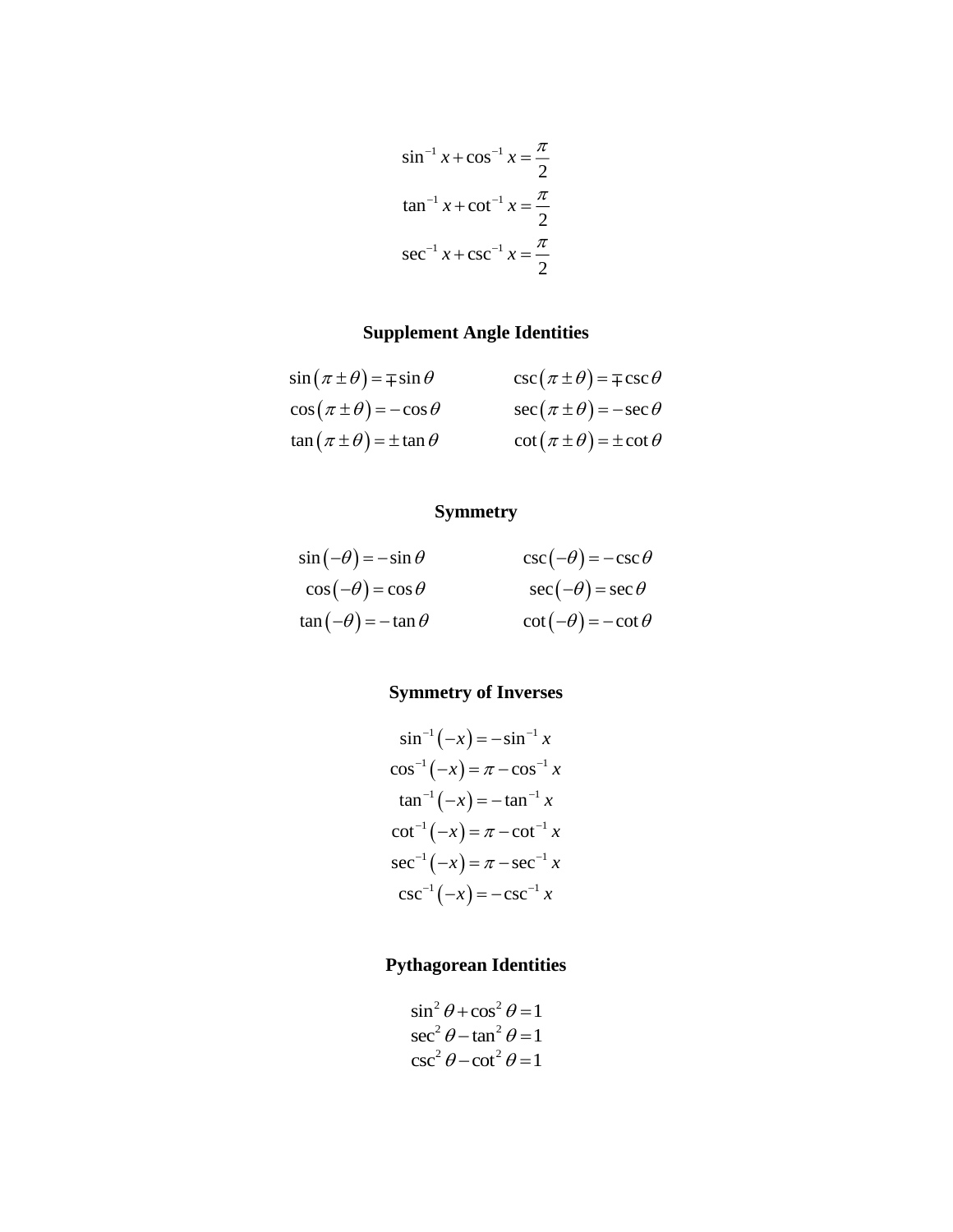#### **Co-Function Relationships**



#### **Co-Functions Between Inverses**

$$
\csc^{-1} x = \sin^{-1} \left( \frac{1}{x} \right)
$$

$$
\sec^{-1} x = \cos^{-1} \left( \frac{1}{x} \right)
$$

$$
\cot^{-1} x = \tan^{-1} \left( \frac{1}{x} \right)
$$

#### **Angle Sum and Difference Relationships**

$$
\sin(\theta \pm \varphi) = \sin \theta \cos \varphi \pm \cos \theta \sin \varphi
$$

$$
\cos(\theta \pm \varphi) = \cos \theta \cos \varphi \mp \sin \theta \sin \varphi
$$

$$
\tan(\theta \pm \varphi) = \frac{\tan \theta \pm \tan \varphi}{1 \mp \tan \theta \tan \varphi}
$$

#### **Double-Angle Relationships**

$$
\sin(2\theta) = 2\sin\theta\cos\theta
$$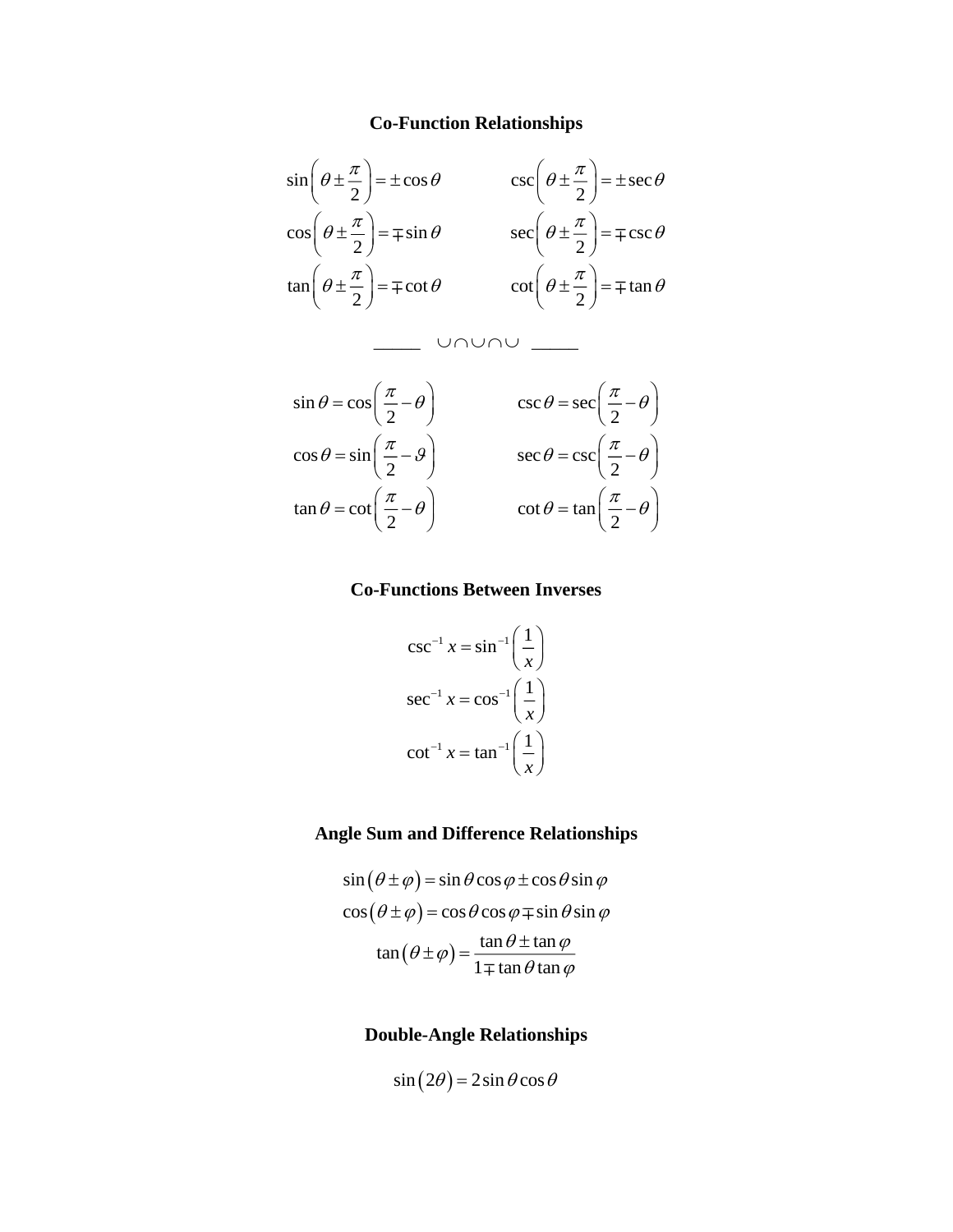$$
\cos(2\theta) = \cos^2 \theta - \sin^2 \theta = 2\cos^2 \theta - 1 = 1 - 2\sin^2 \theta
$$

$$
\tan(2\theta) = \frac{2\tan\theta}{1 - \tan^2 \theta}
$$

# **Half-Angle Relationships**

$$
\sin^2 \theta = \frac{1}{2} \Big[ 1 - \cos(2\theta) \Big]
$$

$$
\cos^2 \theta = \frac{1}{2} \Big[ 1 + \cos(2\theta) \Big]
$$

$$
\tan^2 \theta = \frac{1 - \cos(2\theta)}{1 + \cos(2\theta)}
$$

# **Sum-to-Product Transformation**

$$
\sin \theta + \sin \varphi = 2 \sin \left( \frac{\theta + \varphi}{2} \right) \cos \left( \frac{\theta - \varphi}{2} \right)
$$
  

$$
\sin \theta - \sin \varphi = 2 \cos \left( \frac{\theta + \varphi}{2} \right) \sin \left( \frac{\theta - \varphi}{2} \right)
$$
  

$$
\cos \theta + \cos \varphi = 2 \cos \left( \frac{\theta + \varphi}{2} \right) \cos \left( \frac{\theta - \varphi}{2} \right)
$$
  

$$
\cos \theta - \cos \varphi = -2 \sin \left( \frac{\theta + \varphi}{2} \right) \sin \left( \frac{\theta - \varphi}{2} \right)
$$

# **Product-to-Sum Transformation**

$$
\sin \theta \sin \varphi = \frac{1}{2} \Big[ \cos (\theta - \varphi) - \cos (\theta + \varphi) \Big]
$$

$$
\cos \theta \cos \varphi = \frac{1}{2} \Big[ \cos (\theta - \varphi) + \cos (\theta + \varphi) \Big]
$$

$$
\sin \theta \cos \varphi = \frac{1}{2} \Big[ \sin (\theta + \varphi) + \sin (\theta - \varphi) \Big] \cos \theta \sin \varphi = \frac{1}{2} \Big[ \sin (\theta + \varphi) - \sin (\theta - \varphi) \Big]
$$

## **Rectangular to Polar Conversion**

$$
x + jy \rightarrow r \angle \varphi
$$
, where  $r = \sqrt{x^2 + y^2}$  and  $\varphi = \tan^{-1} \frac{y}{x}$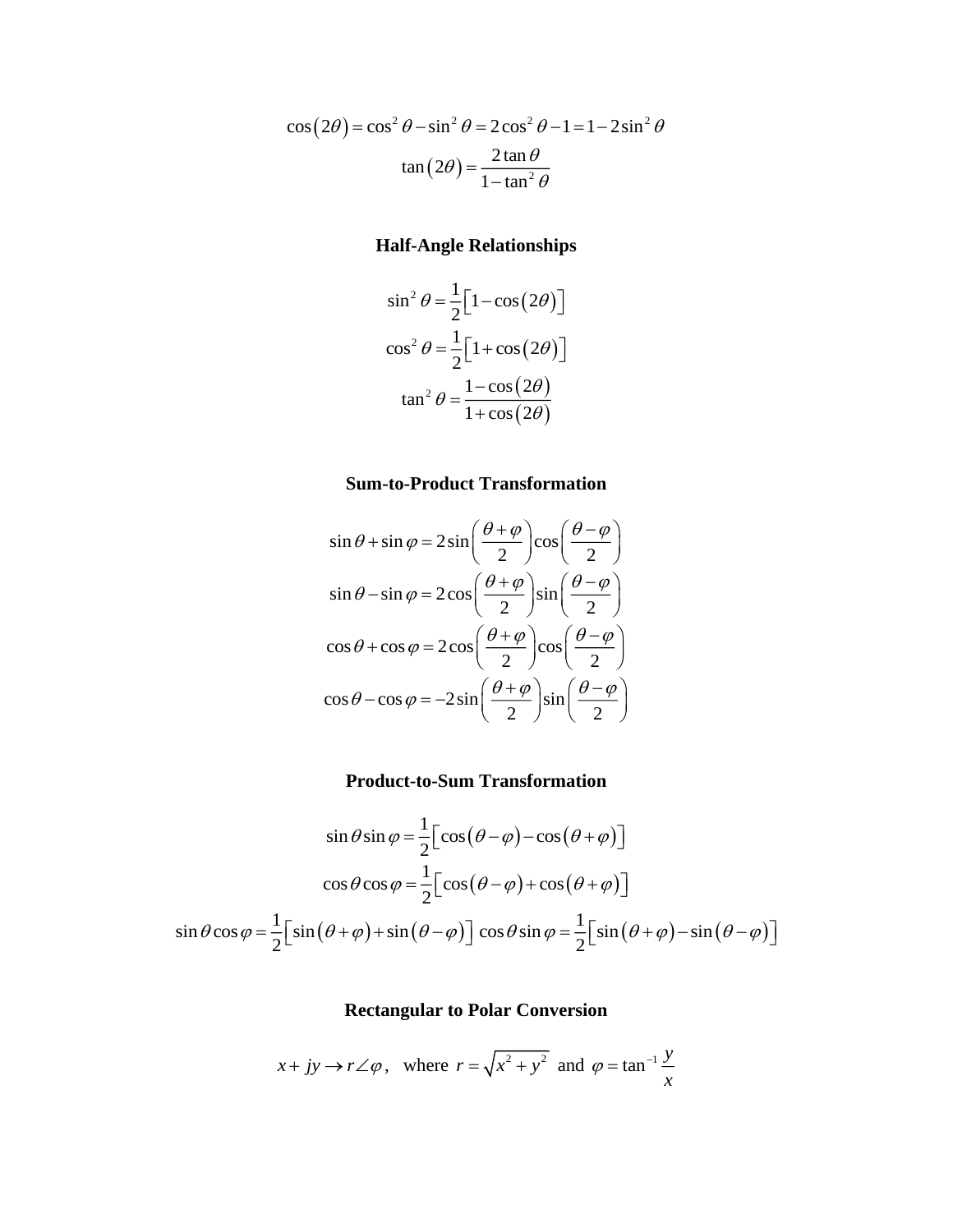## **Polar to Rectangular Conversion**

$$
r\angle \varphi \rightarrow x + jy
$$
 where  $x = r \cos \varphi$  and  $y = r \sin \varphi$ 

#### **Sum of Sine and Cosine**

(compare with **"Rectangular to Polar Comversion"** above)

$$
a\sin \omega t + b\cos \omega t = c\cos(\omega t + \phi)
$$
, where  $c = \sqrt{a^2 + b^2}$ , and  $\phi = -\tan^{-1}\frac{b}{a}$   
 $a\sin \omega t + b\cos \omega t = c\sin(\omega t + \phi)$ , where  $c = \sqrt{a^2 + b^2}$ , and  $\phi = \tan^{-1}\frac{b}{a}$ 

# **Euler's Identity**

$$
e^{j\theta} = \cos\theta + j\sin\theta
$$

# **Complex Identities**

$$
\sin \theta = \frac{e^{j\theta} - e^{-j\theta}}{j2}
$$

$$
\cos \theta = \frac{e^{j\theta} + e^{-j\theta}}{2}
$$

# **Miscellaneous**

$$
\cos mx \cos nx = \cos \left(m + n\right) x + \cos \left(m - n\right) x
$$

$$
\tan \left(\frac{x}{2}\right) = \frac{1 - \cos x}{\sin x}
$$